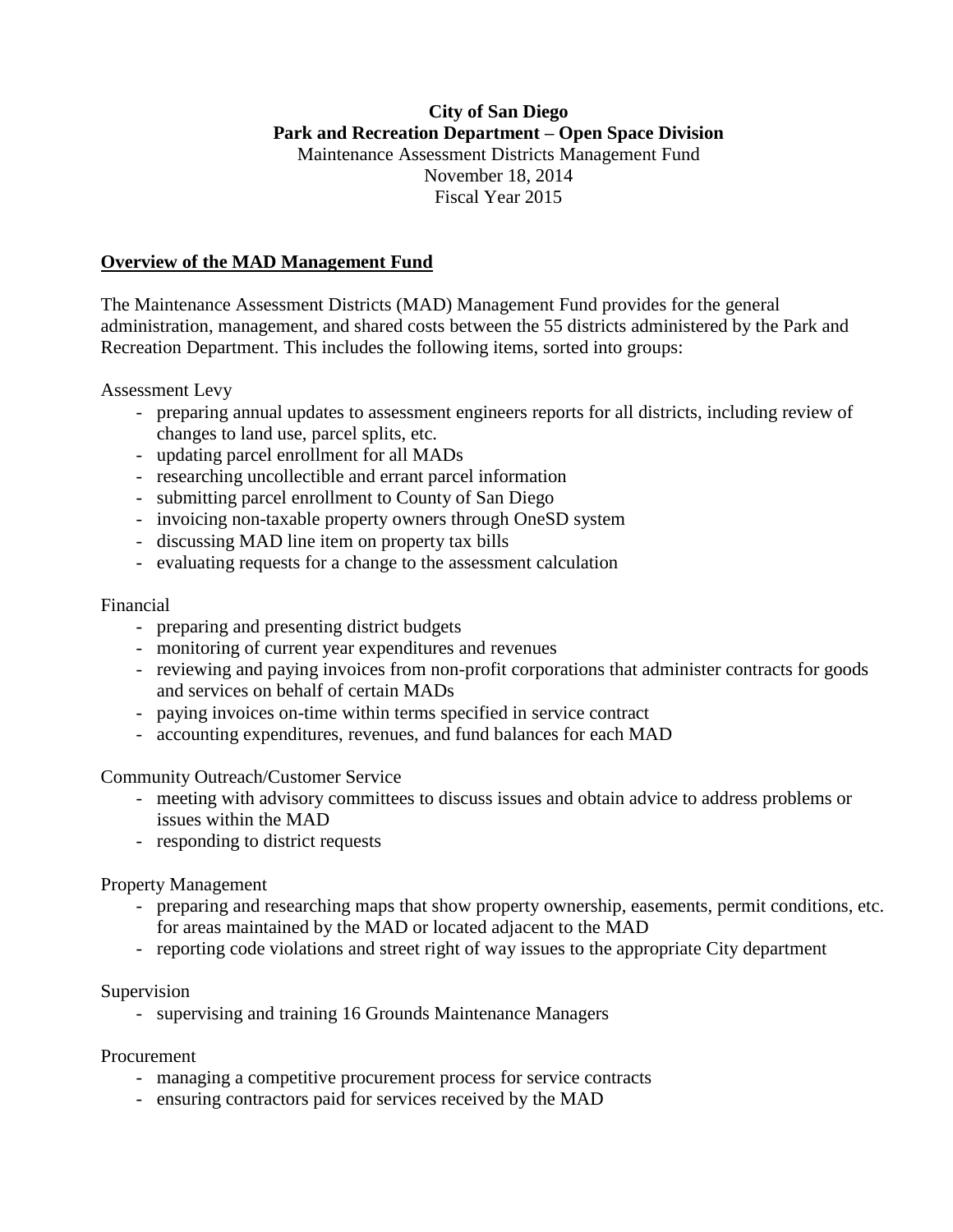MAD Management Fund Explanation November 18, 2014 (FY15) Page 2

Legal

- obtaining legal advice
- ensuring equal opportunity contracting and living wage ordinance compliance

Shared Costs

- providing office space, copiers, computers, cellular telephones, etc.

Capital Improvements Program

- coordinating capital improvement projects (CIPs) funded by MAD or impacting MAD areas
- coordinating with resident engineers on various permitted construction projects in or adjacent to MAD areas

New MAD Formation and Reballot of Existing MADs

- assisting with new district formations

Special Benefit Street Lighting

- preparing and maintaining special benefit street lighting inventory and determining costs of energy and maintenance of special street lights

Vehicles

- prorated cost of operating, maintaining, and replacing City vehicle assigned to the MAD

**Other** 

- assisting with other administrative functions as needed

A separate management fund exists for those business-oriented MADs managed by the Economic Development Division of the Development Services Department.

### **Budget Overview**

Attached is a budget summary sheet for the Park and Recreation MAD Management Fund that outlines the current year, proposed upcoming year, and prior year actual expenditures, revenues, and fund balance.

### **MAD Management Fund Cost Allocation Method**

The costs of the Management Fund are charged to each MAD under the "Special Districts Administration" line item in each year's budget.

Management Fund cost is allocated proportionate to the amount expended by each MAD. This assumes that the relative cost to manage each MAD is directly related to the amount of expenditures made within that MAD. Costs are allocated in rough proportion to prior year actual expenditures with adjustments to smooth the impact of the cost from year to year. In years in which there are no changes to the required contribution from various MADs to the Management Fund, the contribution is unchanged.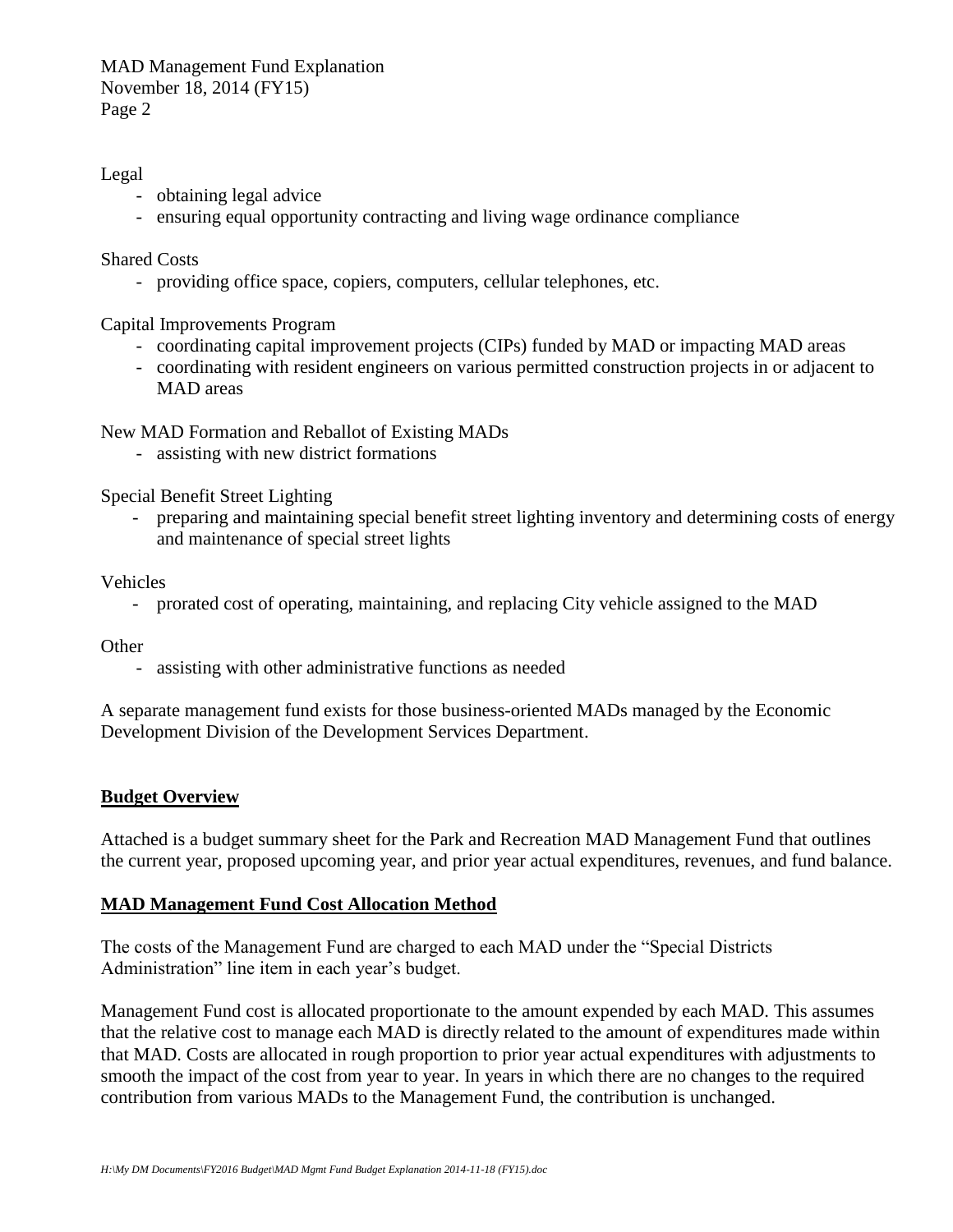MAD Management Fund Explanation November 18, 2014 (FY15) Page 3

The allocation formula begins with the calculation of three years of actual expenditures, less the following items:

- Reimbursements for prior expenditures
- Allocations to Capital Improvements Program (CIP) projects
- Contingency reserve (fund balance)
- Prior year Special Districts Administration (transfers from a MAD to the Management Fund)
- Overhead billed
- Portions of any G/L accounts that were used for district-funded Capital Improvement Projects
- Portions of any G/L accounts that were used for disaster recovery, such as fires, floods, and mudslides that are eligible for FEMA/CalEMA reimbursement and would have been performed by the City had the MAD not been in place
- Onetime, non-recurring/non-routine expenditures
- Reballoting costs

Removing these items will leave the direct cost of providing MAD services, which can be calculated by subtracting the above expenditures from the total actual expenditures. Direct costs include landscape contracts, tree trimming contracts, other service contracts, utilities, Grounds Maintenance Manager inspection, miscellaneous supplies and services, charges from other supporting departments for services rendered, and other related expenses. By removing administrative costs (overhead and management fund transfer), onetime costs (such as reimbursements and capital projects), emergency expenditures, and reballoting costs, the direct cost of service provision can be compared between districts. This allows for a reasonably fair, baseline methodology to allocate administrative costs that considers the amount of direct output for the previous three years.

The minimum cost to manage a district is considered to be \$3,500. Three districts (Bay Terraces-Honey Drive, Kings Row/Village at Euclid, and Hillcrest-University Avenue) are unable to afford even this amount, and are therefore charged a lower amount.

In Bird Rock MAD, the Bird Rock Community Council (a 501c3 non-profit organization) administers the contracts for goods and services. This is performed under agreement between the City and BRCC. As a result, the Special Districts Administration allocation is set forth within the contract, with a minimum cost of \$3,500.

In street lighting districts and the Del Mar Terrace Road Repair MAD, the Special Districts Administration allocation is fixed and is not based on prior year expenditures.

# **Grounds Maintenance Manager**

In addition to oversight functions provided by the Maintenance Assessment District Management Fund, the majority of Park and Recreation MADs are administered by a Grounds Maintenance Manager. This position, or portion of a position, is not funded by the Management Fund, but rather by each individual MAD. This position inspects, oversees, coordinates, and supervises the work of the crews of landscape contractors that maintain rights of way, medians, slopes, parks, and other areas as provided by the Assessment Engineer's Report. The Grounds Maintenance Manager inspects the work of the landscape